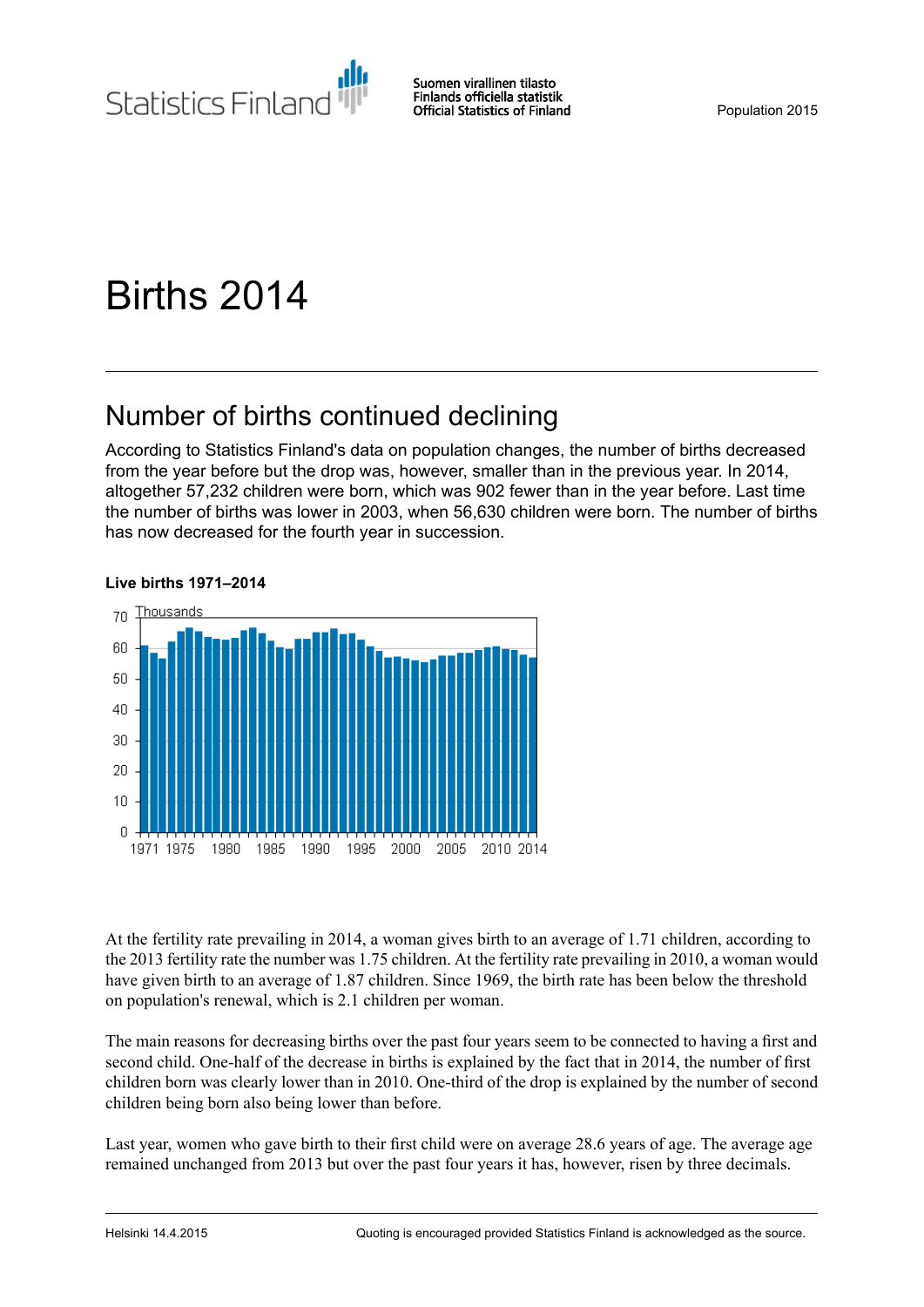Correspondingly, the average age of all women that gave birth increased by one decimal from the year before to 30.5, but over the past four years it has risen by four decimals.

### Birth rate lowest in 41 years in Lapland

Measured with the total fertility rate, the birth rate in the region of Lapland declined from 1.92 to 1.73 children per woman. The rate has last been lower than this in 1973, when it was 1.72. The birth rate of the entire country had also reached a trough at that time as the continuous drop that began in the late 1940s came to an end. At the fertility rate prevailing in 1973, a woman would have given birth to an average of 1.50 children.

The birth rate was above the rate for the whole country in 12 regions. At the 2014 fertility rate, most children would be born in the regions of Ostrobothnia and Kainuu just like in the year before: On average, 2.32 children per woman in Central Ostrobothnia, 2.17 in North Ostrobothnia, 2.01 in South Ostrobothnia, and 1.99 in Kainuu. The birth rate exceeded the threshold on population's renewal only in the two first mentioned regions. The lowest average birth rate of 1.55 would be recorded in the region of Uusimaa.

## Birth rate highest in Oulu and lowest in Helsinki

In municipalities with at least 50,000 inhabitants, the highest birth rate was in Oulu, where the total fertility rate was 1.99 in the five year period of 2010 to 2014. The second highest rate was found in Seinäjoki, 1.97 and the third highest in Espoo, 1.91.

Respectively, the birth rate was lowest in Helsinki, where the total fertility rate was 1.34. The rate was 1.37 in Turku and 1.48 in Tampere. Also in a comparison of the whole country the birth rate in the last mentioned municipalities was among the lowest.

| Year                                     | 2005   | 2006   | 2007   | 2008   | 2009   | 2010   | 2011   | 2012   | 2013   | 2014   |
|------------------------------------------|--------|--------|--------|--------|--------|--------|--------|--------|--------|--------|
| Number of live births                    | 57 745 | 58 840 | 58 729 | 59 530 | 60 430 | 60 980 | 59 961 | 59 493 | 58 134 | 57 232 |
| Total fertility rate                     | 1.80   | 1.84   | 1.83   | 1.85   | 1.86   | 1.87   | 1.83   | 1.80   | 1.75   | 1.71   |
| Mother's mean age by<br>all live births  | 30.0   | 30.0   | 30.0   | 30.1   | 30.1   | 30.1   | 30.3   | 30.3   | 30.4   | 30.5   |
| Mother's mean age by<br>first live birth | 27.9   | 28.0   | 28.1   | 28.2   | 28.2   | 28.3   | 28.4   | 28.5   | 28.6   | 28,6   |

#### **Number of live births, total fertility rate and mother's mean age by live births in 2005–2014**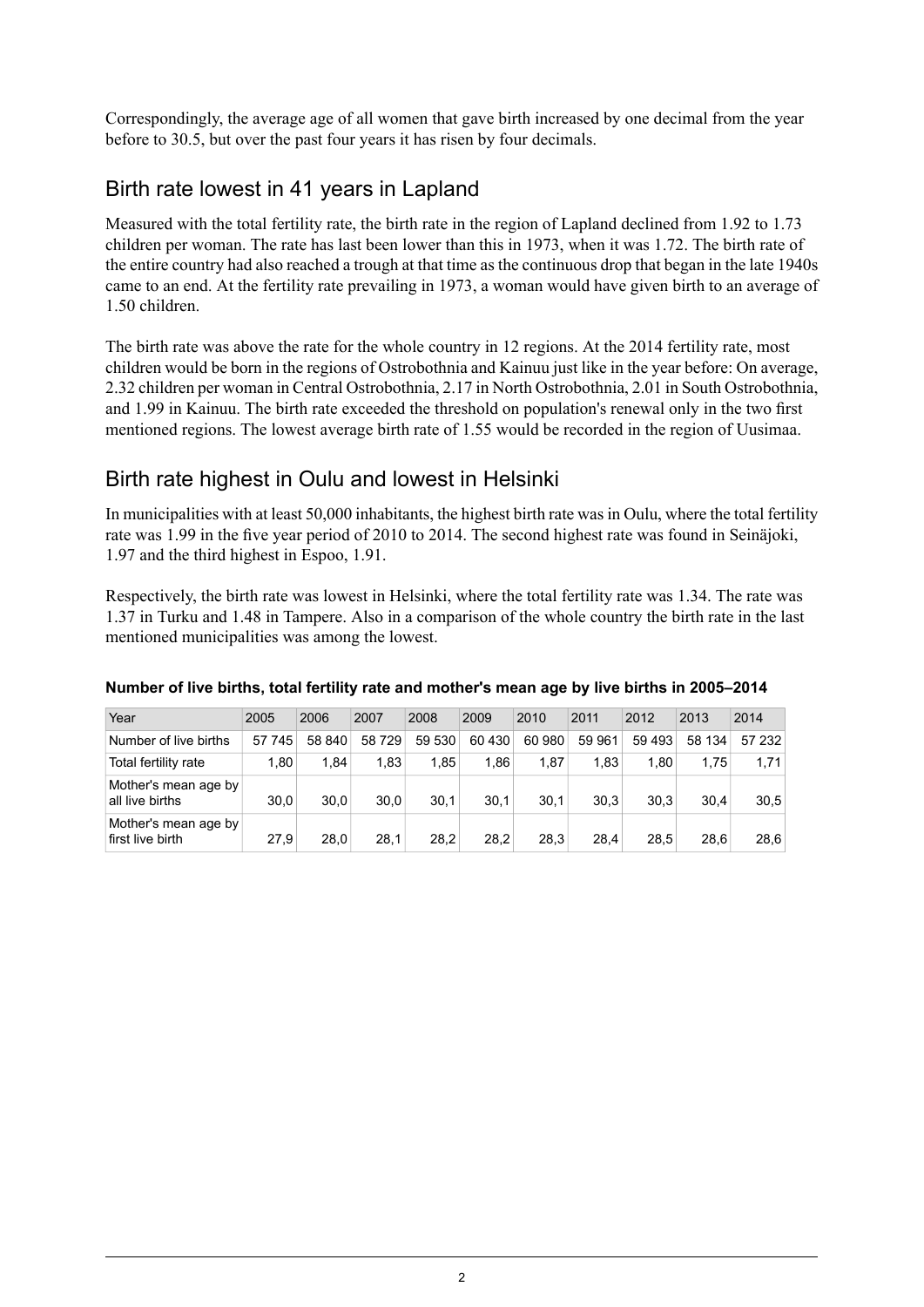## **Contents**

## **Tables**

## **Appendix tables**

## Figures

### **Appendix figures**

| Quality description, births 2014 |  |  |
|----------------------------------|--|--|
|----------------------------------|--|--|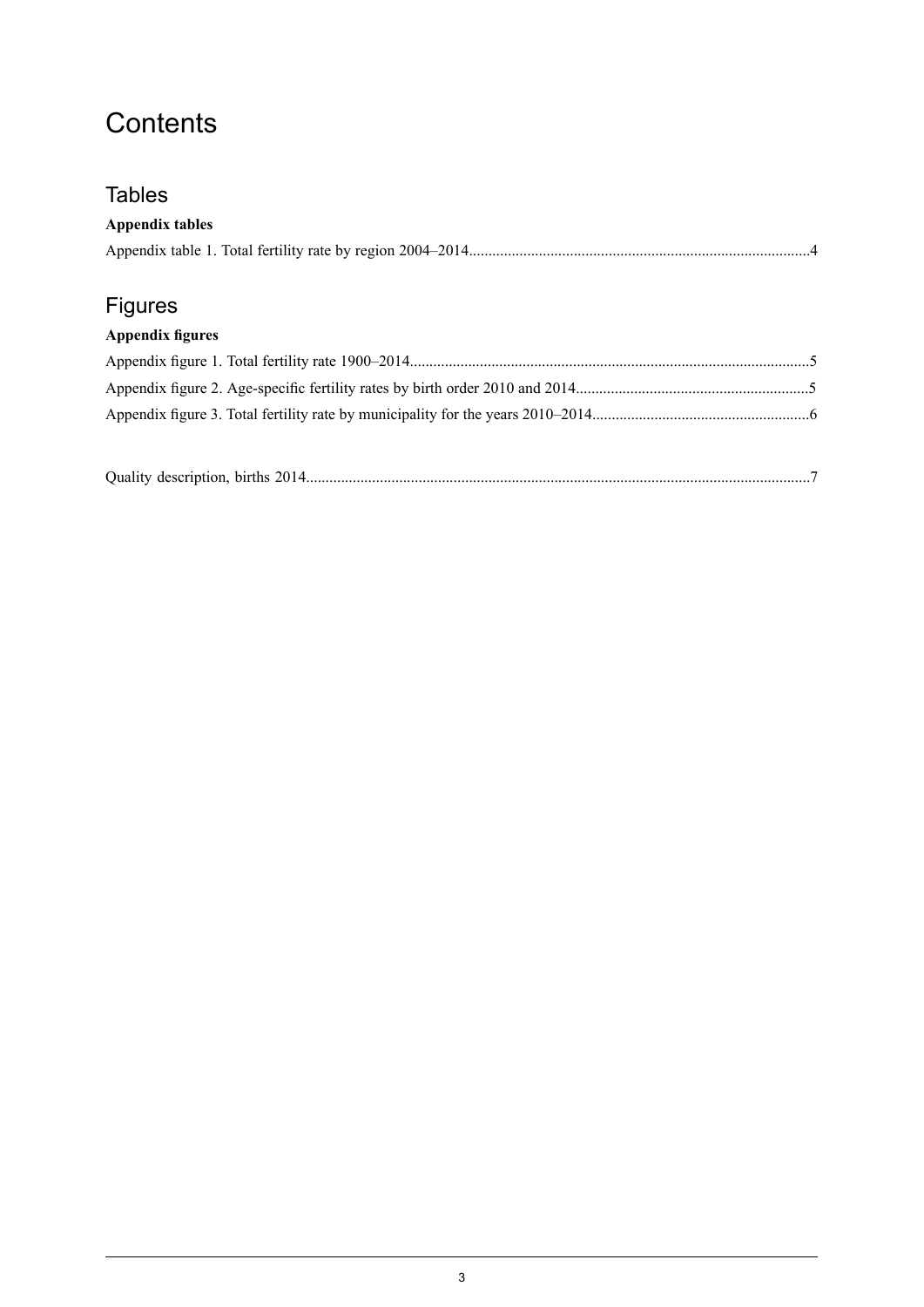## Appendix tables

| $1)$ Region            | 2004 | 2005 | 2006 | 2007 | 2008 | 2009 | 2010 | 2011 | 2012 | 2013 | 2014 |
|------------------------|------|------|------|------|------|------|------|------|------|------|------|
| Whole country          | 1,80 | 1,80 | 1,84 | 1,83 | 1,85 | 1,86 | 1,87 | 1,83 | 1,80 | 1,75 | 1,71 |
| Uusimaa                | 1,67 | 1,65 | 1,70 | 1,68 | 1,70 | 1,69 | 1,70 | 1,65 | 1,60 | 1,58 | 1,55 |
| Varsinais-Suomi        | 1,65 | 1,61 | 1,63 | 1,65 | 1,68 | 1,69 | 1,75 | 1,68 | 1,65 | 1,62 | 1,61 |
| Satakunta              | 1,86 | 1,85 | 1,97 | 1,83 | 1,78 | 1,92 | 1,91 | 1,91 | 1,83 | 1,86 | 1,82 |
| Kanta-Häme             | 1,89 | 1,79 | 1,95 | 1,93 | 1,95 | 1,99 | 1,86 | 1,88 | 1,82 | 1,83 | 1,80 |
| Pirkanmaa              | 1,78 | 1,77 | 1,80 | 1,79 | 1,83 | 1,83 | 1,80 | 1,77 | 1,83 | 1,70 | 1,65 |
| Päijät-Häme            | 1,79 | 1,83 | 1,80 | 1,78 | 1,84 | 1,79 | 1,82 | 1,73 | 1,82 | 1,67 | 1,64 |
| Kymenlaakso            | 1,85 | 1,77 | 1,67 | 1,80 | 1,74 | 1,80 | 1,90 | 1,74 | 1,81 | 1,78 | 1,69 |
| South Carelia          | 1,66 | 1,76 | 1,78 | 1,78 | 1,76 | 1,67 | 1,89 | 1,85 | 1,71 | 1,68 | 1,68 |
| Etelä-Savo             | 1,77 | 1,74 | 1,78 | 1,81 | 1,82 | 1,81 | 1,77 | 1,89 | 1,65 | 1,77 | 1,72 |
| Pohjois-Savo           | 1,89 | 1,85 | 1,84 | 1,79 | 1,85 | 1,88 | 1,89 | 1,85 | 1,85 | 1,77 | 1,70 |
| North Carelia          | 1,74 | 1,83 | 1,83 | 1,85 | 1,80 | 1,83 | 1,84 | 1,94 | 1,83 | 1,78 | 1,78 |
| <b>Central Finland</b> | 1,81 | 1,84 | 1,98 | 1,93 | 1,90 | 1,98 | 1,94 | 1,91 | 1,87 | 1,78 | 1,78 |
| South Ostrobothnia     | 2,10 | 2,06 | 2,08 | 2,08 | 2,18 | 2,18 | 2,18 | 2,17 | 2,20 | 2,02 | 2,01 |
| Ostrobothnia           | 1,91 | 1,99 | 2,03 | 2,06 | 2,10 | 2,15 | 2,15 | 2,01 | 2,06 | 1,95 | 1,99 |
| Central Ostrobothnia   | 2,08 | 2,24 | 2,17 | 2,34 | 2,25 | 2,38 | 2,37 | 2,37 | 2,26 | 2,30 | 2,32 |
| North Ostrobothnia     | 2,28 | 2,35 | 2,34 | 2,36 | 2,38 | 2,40 | 2,40 | 2,33 | 2,37 | 2,24 | 2,17 |
| Kainuu                 | 1,87 | 2,09 | 1,96 | 2,06 | 1,99 | 2,15 | 2,04 | 1,96 | 1,95 | 2,02 | 1,99 |
| Lapland                | 1,91 | 1,91 | 1,90 | 1,95 | 2,00 | 2,04 | 2,01 | 2,05 | 1,89 | 1,92 | 1,73 |
| Åland                  | 1,75 | 1,72 | 1,87 | 1,85 | 1,88 | 1,69 | 1,83 | 1,80 | 1,85 | 1,80 | 1,78 |

### <span id="page-3-0"></span>**Appendix table 1. Total fertility rate by region 2004–2014**

1) Regional division 1.1.2015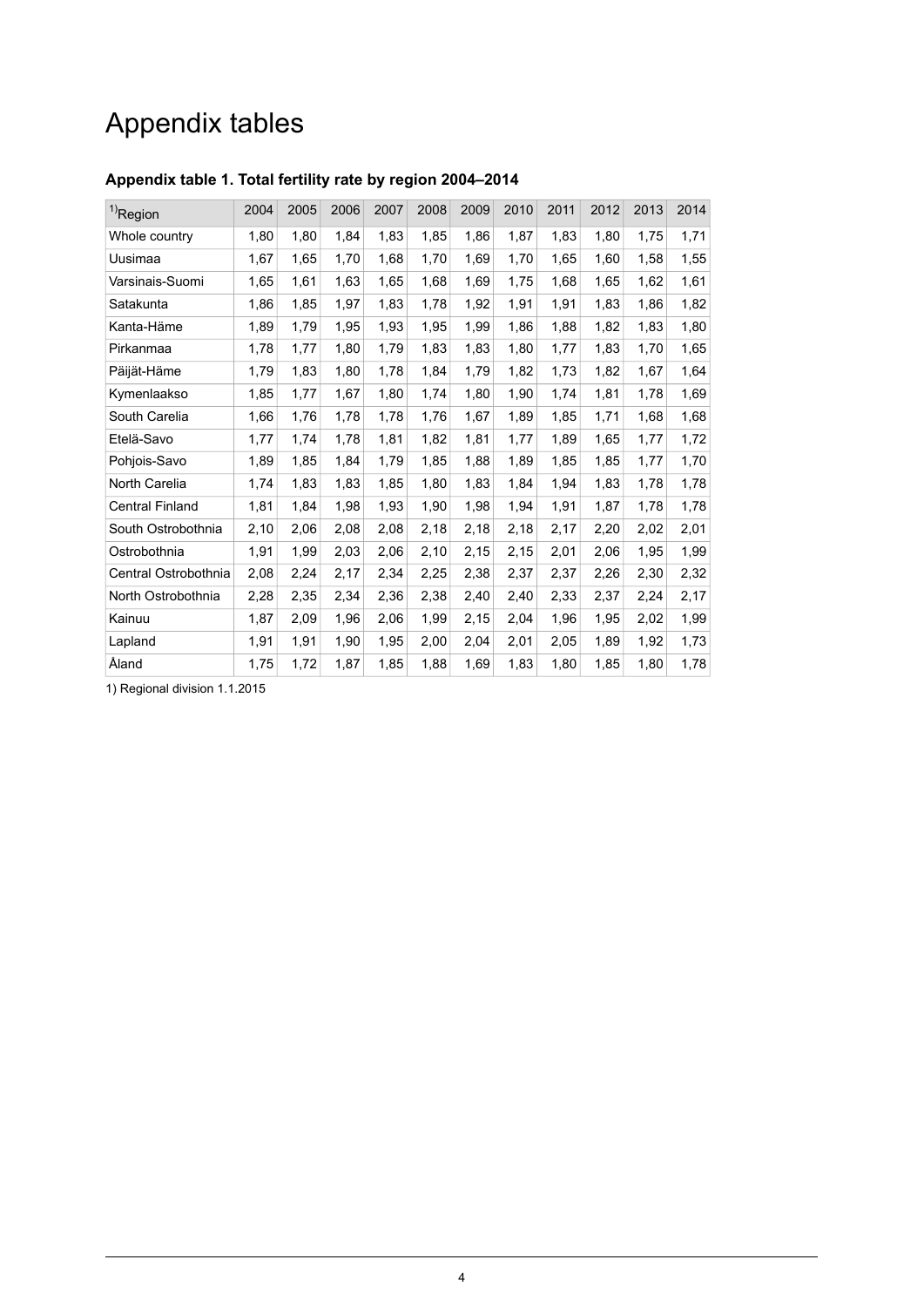## Appendix figures

#### <span id="page-4-0"></span>**Appendix figure 1. Total fertility rate 1900–2014**



<span id="page-4-1"></span>**Appendix figure 2. Age-specific fertility rates by birth order 2010 and 2014**

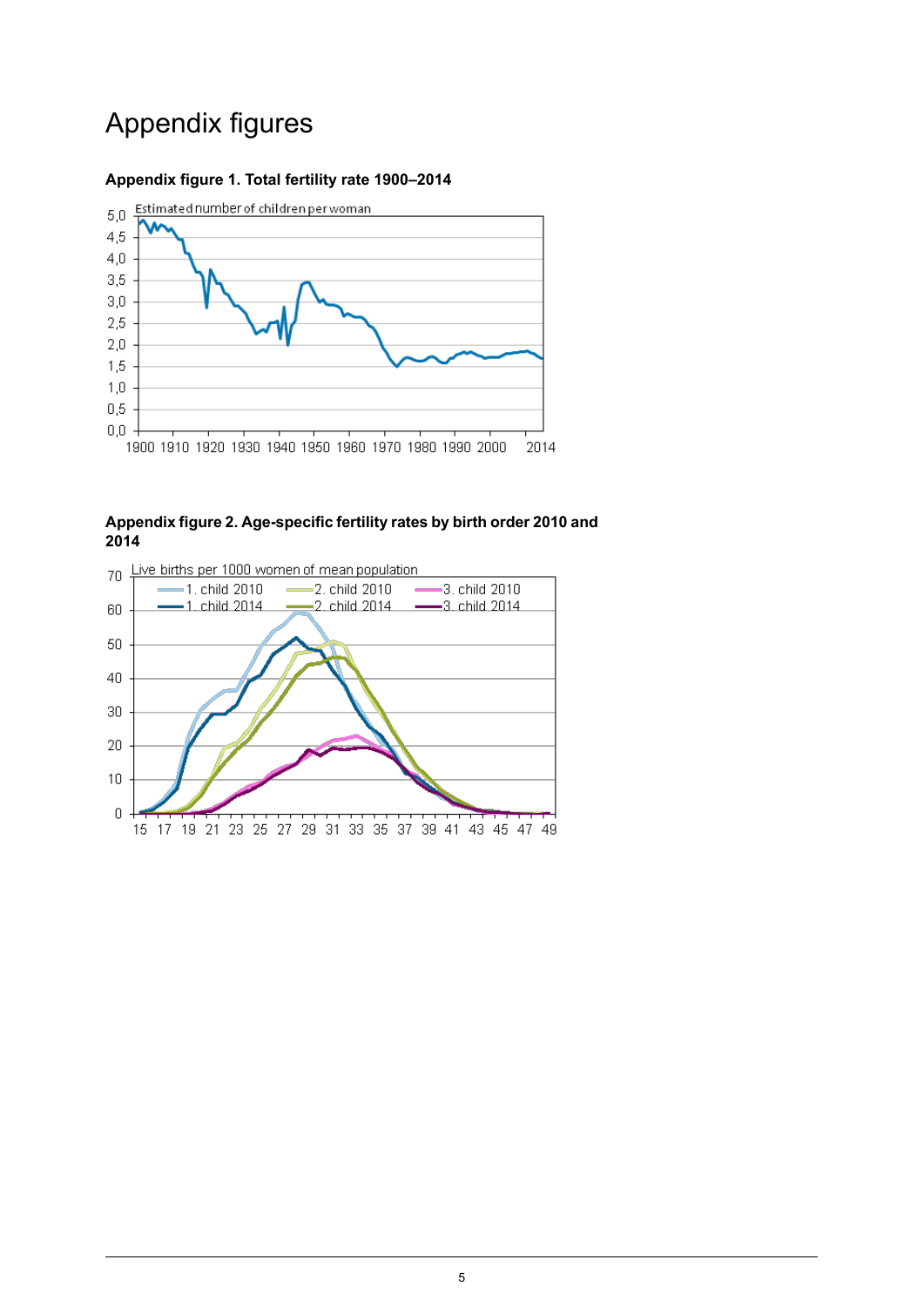#### <span id="page-5-0"></span>**Appendix figure 3. Total fertility rate by municipality for the years 2010–2014**



Aluejako - Områdesindelningen - Regional division 1.1.2015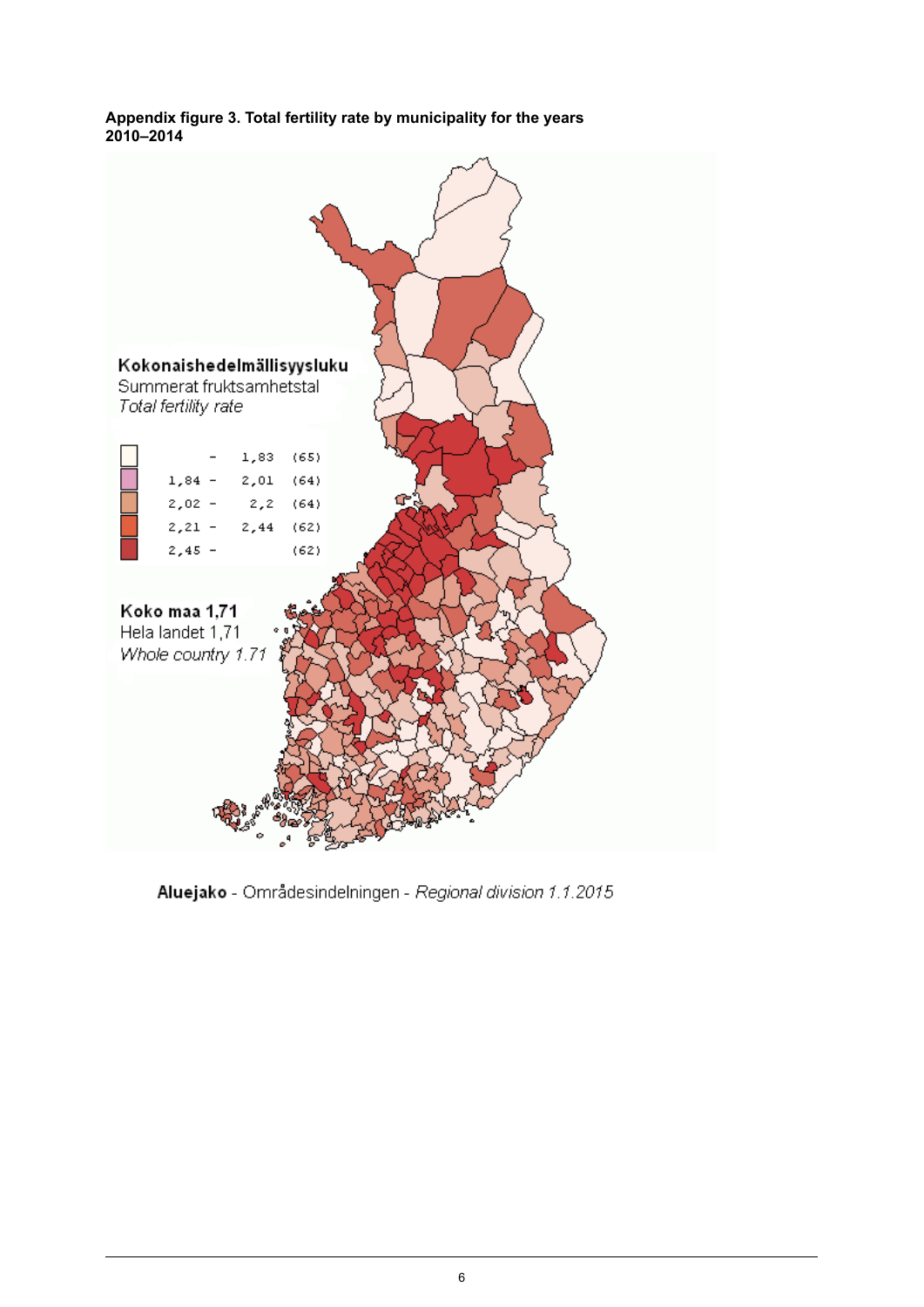## <span id="page-6-0"></span>Quality description, births 2014

## 1. Relevance of statistical information

The main source used when producing Finnish population statistics is the Population Information System, which is maintained by the Population Register Centre and local register offices. Changes in the data on the vital events of the resident population are updated into the Population Information System continuously by local population register authorities. From 1975 Statistics Finland has obtained population data from the Population Register Centre.

The last population registration was carried out in Finland on 1 January 1989. After that the Population Information System has been updated by notifications of changes. The data stored in the Population Information System are specified in the act on Population Information System and the certicate services of the Population Register Centre (21 August 2009/661). Notifications on population changes for the past year are expected by the last day of January of the following year.

Statistics Finland's function is to compile statistics on conditions in society (Statistics Finland Act of 24 January 1992/48). These also include demographic statistics. Statistics Finland's Rules of Procedure defines the Population and Social Statistics unit as the producer of demographic statistics (Statistics Finland's Rules of Procedure, TK-00-341-15).

In accordance with the Act on the Municipality of Domicile, the municipality of domicile and the place of residence of individuals are recorded in the Population Information System. The municipality in which a person lives or the one construed by the inhabitant as the municipality of domicile on the grounds of residence, family ties, livelihood or other equivalent circumstances, or to which the inhabitant has close links due to the aforementioned circumstances is deemed the municipality of domicile. (Act on the Municipality of Domicile, 201/1994.) The population registered in the Population Information System is divided into those present and those absent. Those present are permanent residents of Finland, either Finnish nationals or aliens. Those absent are Finnish nationals who when emigrating from the country have reported that they intend to be absent from Finland for more than one year, with the exception of Finnish nationals who are diplomats and those working in development co-operation (Act on the Municipality of Domicile, 201/1994.) Only changes in the population resident in Finland are taken into account when compiling statistics on vital events. Persons moving to Finland from abroad are classified in the population statistics if the place of residence they have declared as their municipality of domicile is later confirmed as their place of residence.

#### **Births**

'Liveborn' is the term for a newborn who breaths or shows other signs of life after birth. Only liveborn children of women permanently resident in Finland are taken into account in the population statistics.

According to the World Health Organisation (WHO) definition, 'stillborn' is the term for a newborn with a birth weight of at least 500 g or, if the birth weight is not available, a newborn born dead after a pregnancy lasting 22 weeks or more. The WHO definition has been in use since 1987. From the 2003 vital statistics onwards, the same national definition is used as in the cause-of-death statistics: 'stillborn' is the term for a newborn with a birth weight of at least 500 g, or a newborn born dead after a pregnancy lasting 22 weeks or more.

Children are classified according to family status as legitimate or illegitimate. A child born in wedlock is legitimate. A widow can give birth to a legitimate child if the pregnancy began while still married. A child born out of wedlock is illegitimate. Cases where the mother has married the child's father after the child's birth are also considered illegitimate in these statistics. According to law, such children only become legitimate as of the date when their parents enter into a marriage contract with each other. In this vital statistics publication the child's family status is primarily given by the mother's marital status, that is, whether the mother was married or not. Unmarried, widowed and divorced women, and women widowed after a registered partnership, separated from a dissolved registered partnership or living in a registered partnership are classified as not being married at the time of the child's birth.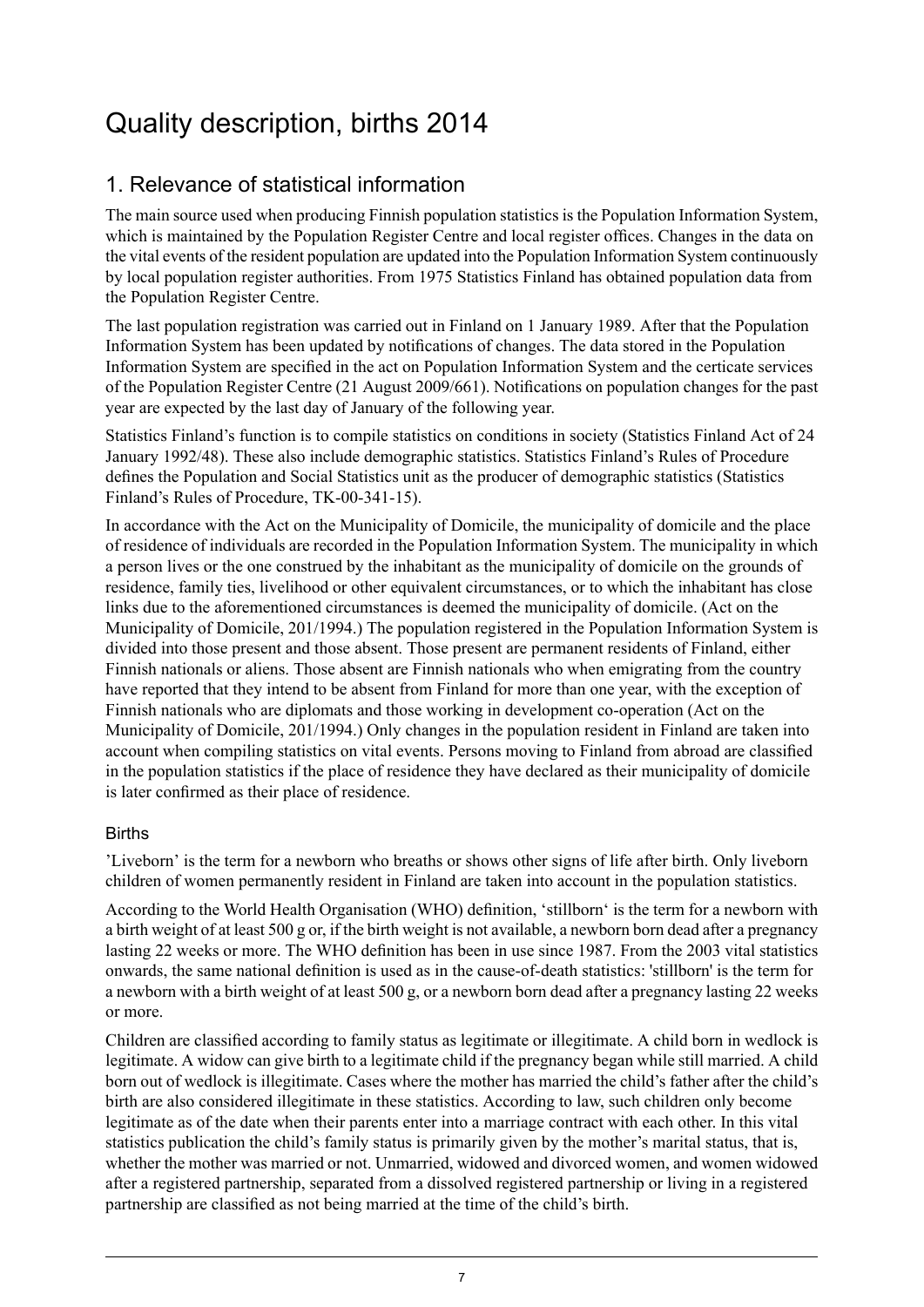The birth order is determined in two ways: either all live births to the mother are taken into account, or only the live births during the present marriage are included.

The health care unit has to report liveborn children to the Population Information System or to the register office of the mother's place of domicile to enter the information in the Population Information System. In exceptional casesthe report is made to the register office of the child's place of birth. (Statute, 128/2010).

The population registrar ensures that a child is entered in the Population Information System within two months of birth. Registration in an Evangelical-Lutheran or Greek Orthodox parish presupposes baptism. Where parents belong to different parishes, the child is usually registered in the mother's parish. According to the Freedom of Religion Act (767/1969), where parents belong to different religious affiliations and have not agreed otherwise, the child is entered in the mother's register. The Population Register Centre issues the child an identity number on the basis of the child's notice of registration.

The Population Register Centre does not collect data on stillbirths. These data are obtained from stillbirth certificates written out by physicians. The health care unit or the physician in question forwards the certificate to the National Institute for Health and Welfare, which sends it to Statistics Finland (Statute 948/1973 and Act 459/1973).

In the vital statistics the number of stillbirths may differ somewhat from the number of stillbirths in the cause of death statistics. The deadline for data on stillbirths is shorter for the vital statistics than for the cause of death statistics.

The excess of births over deaths, that is, natural population increase means the difference between births and deaths. The crude birth rate refers to the number of births per 1,000 persons of the mean population. The proportion of stillbirths refers to the number of stillborn children per 1,000 liveborn and stillborn children. The general fertility rate indicates the number of liveborn children per 1,000 women of the mean population aged 15 to 49. The age-specific fertility rate indicates the number of live births per 1,000 women of the mean population in the age group in question. This same principle is applied for calculating age-specific legitimate or non-marital fertility rates. The legitimate fertility rate is calculated per married women and the non-marital fertility rate per non-married women. The total fertility rate is obtained by adding up the fertility rates calculated for one year. The rate refers to the estimated number of children born to a woman, given that the fertility rate of that statistical year prevails during the whole reproductive period of this woman on condition that the woman does not die before the end of the said period. The reproduction of the population refers to a change of a generation into a new one. Reproduction is measured by gross reproduction rates or net reproduction rates that generally indicate the ratio between the sizes of the daughter's and mother's generations. The fertility and mortality of the mother's generation before the end of the childbearing age is taken into account in the calculation of the net reproduction rate. In the gross reproduction rate this mortality is not taken into consideration. If the net reproduction rate calculated per one woman is less than one, the daughter's generation is smaller than the mother's generation and the mother's generation has not reproduced itself.

## 2. Methodological description of survey

The main source used when producing Finnish population statistics is the Population Information System of the Population Information Centre. Local register office updates a Population Information System with information it gets from persons experiencing vital events and parishes of the Evangelical-Lutheran and Greek Orthodox churches. Hospitals send information of births in machine-language format to maintenance of Population Information System. Local courts take information of decisions of adoptions and divorces dealt in the court into the Population Information System. Statistics Finland receives the updated data on vital events in machine-language format on a weekly basis.

The deadline for delivering data to Statistics Finland on vital events in the statistical year is the end of January of the following year. The exception to this is the data on stillbirths, which were expected by the end of August. Data on population changes in statistical year delivered to Statistics Finland after this date are included in the data of the following year. Data on events relating to years (statistical year-4) through to (statistical year-1) and reported between Februari (statistical year) and January (statistical year+1) are included in the statistical year data.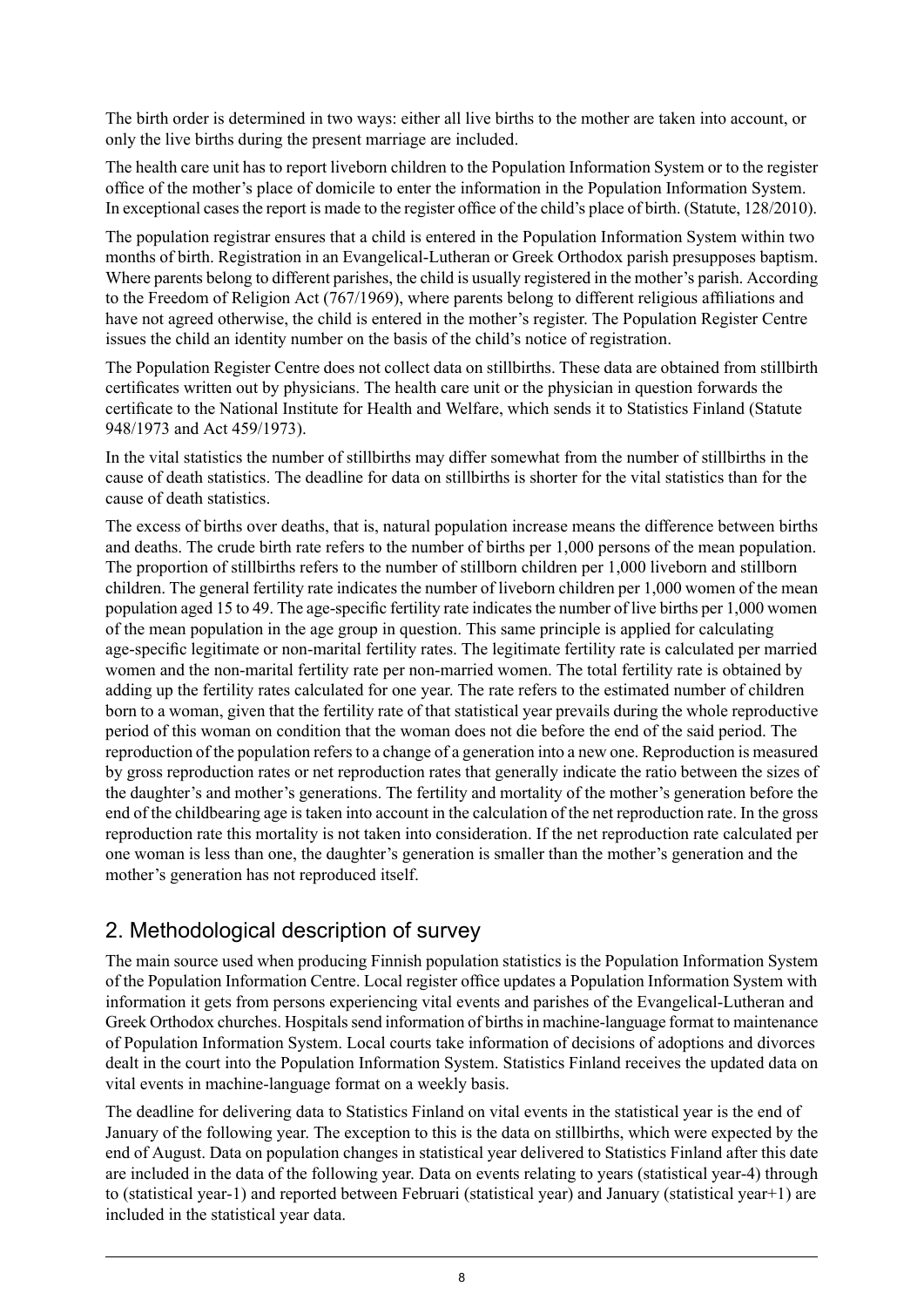## 3. Correctness and accuracy of data

In general, the Population Information System of the Population Register Centre can be considered very exhaustive as regards persons. In order that a person obtains a personal identity code, he or she has to be registered in the Population Information System. It is practically impossible to live in Finland without a personal identity code. A personal identity code is needed so that one can work legally, open a bank account, have dealings with authorities and so on. It can be safely assumed that Finland cannot have any substantial numbers of 'moonlighters' who receive their pay in cash for periods of over one year, for example. Staying in Finland for at least one year is the prerequisite for registering into the population of Finland.

After abolishment of yearly checking of domicile registers (January 1) in 1989 the Population Information System has been maintained only by notifications of changes to population information. Their correctness is determined by a reliability survey made on the addresses in the Population Information System.

The Population Register Centre charges Statistics Finland with the task of conducting yearly a sample survey on correctness of address information. Around 11,000 people are asked whether their address in the Population Information System is correct. In the 2012 survey, the address was correct for 98.9 per cent of the respondents. The nonresponse rate of the survey was 16.9 per cent.

Incorrect addresses influence population statistics by municipality only if the incorrect address is in a different municipality than the correct one. Only some of the incorrect addresses are also in an incorrect municipality. In connection with municipal elections, returned notifications of voting sent to foreigners usually reveal around 1,000 persons who have moved from the country without giving notice and are thus still included in the Finnish population. The Population Register Centre removes them from the resident population in the Population Information System before the following turn of the year.

## 4. Timeliness and promptness of published data

Final vital statistics are published yearly in April to May, except for those on stillbirths, which are available in September. Since 1999 the regional division used has been that of the first day of the following year. Thus the municipalities that unite on the first day of the new year are already combined in the statistics on the last day of the previous year. Information on the vital statistics of the united municipalities before the unification is available from 2003 onwards.

Preliminary population data by municipality are available by month.

[http://pxweb2.stat.fi/database/StatFin/vrm/vamuu/vamuu\\_fi.asp](http://pxweb2.stat.fi/database/StatFin/vrm/vamuu/vamuu_fi.asp)

### 5. Accessibility and transparency/clarity of data

Basic population data are available in electronic form by municipality or with larger regional divisions than municipality in Statistics Finland's free 'Population' online service (Statistical databases) at: [http://tilastokeskus.fi/tup/tilastotietokannat/index\\_en.html](http://tilastokeskus.fi/tup/tilastotietokannat/index_en.html)

General information and long time series on the population of the whole country can be found from the home page of Demographic Statistics at: [http://tilastokeskus.fi/til/synt/tau\\_en.html](http://tilastokeskus.fi/til/synt/tau_en.html)

The chargeable information service contains more specified information about the population by sub-area of municipality, for example.

## 6. Comparability of statistics

Comparable regional vital statistics series are available free from 1987. The tables always indicate which regional division is used.

Vital statistics data on the numbers of births, deaths and marriages contracted are available from 1749 onwards. From 1773 there are data about mothers having given birth by five-year age group and from 1936 about all children born by age of mother. After the statistical revision of 1877 collection of data on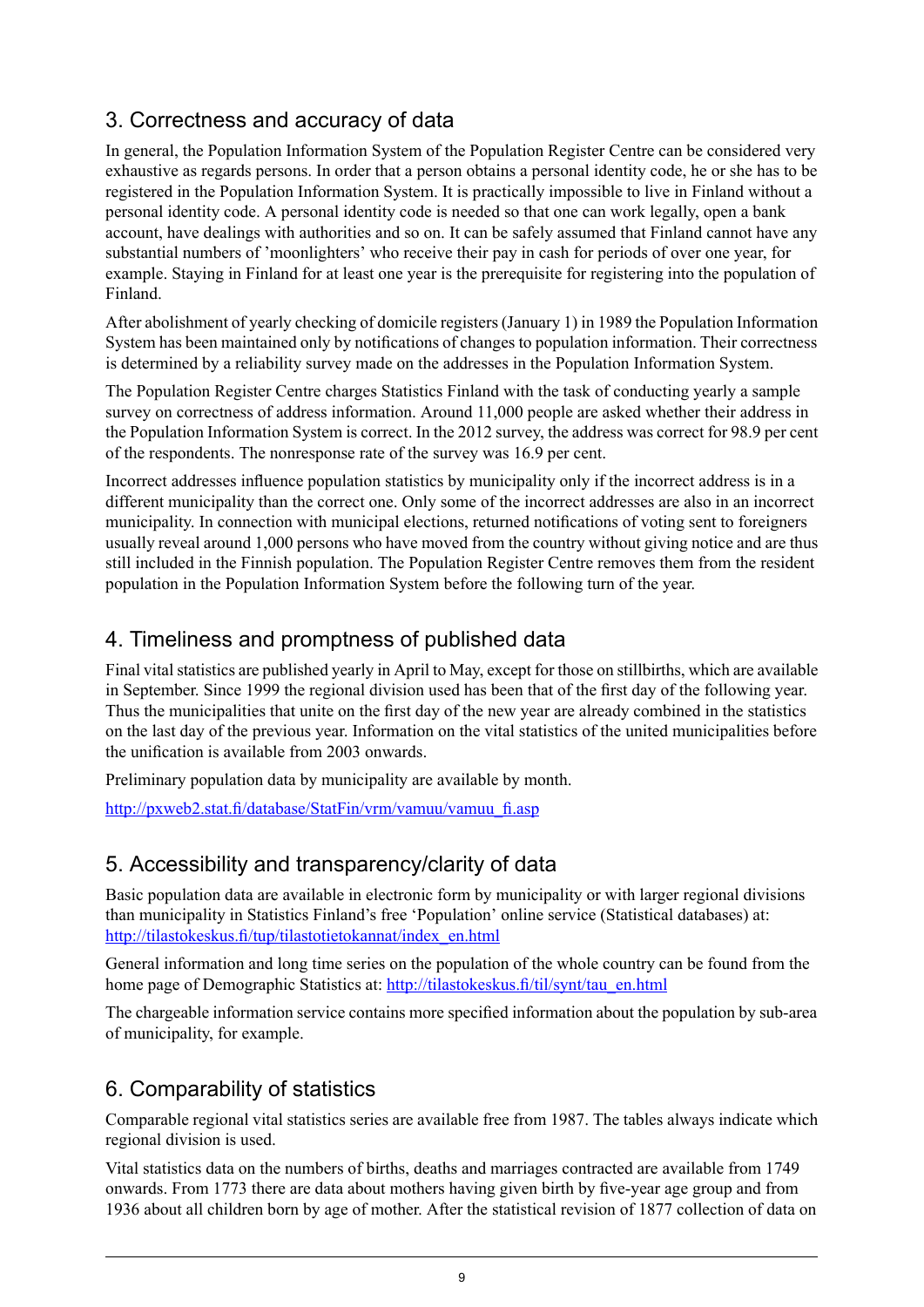deaths was started by one-year age group, which made it possible to begin calculation of accurate mortality and lifetime tables from the 1880s onwards. On account of this statistical revision, annual collection of data on migration and divorces was also started.

The population time series in the free "Population" online service begin from the year 1980 or 1987. Vital statistics time series for the whole country is available from 1749.

## 7. Coherence and consistency/uniformity

Statistics Finland's other statistics use the data of demographic statistics as basic information on population. Consequently, Statistics Finland's other statistics correspond to demographic statistics.

THL, the National Institute for Health and Welfare, maintains a register of births and publishesinformation about childbirths, births and newborn. The figures of THL differ somewhat from those of Statistics Finland. Statistics Finland's figures include among women giving birth those who are permanently resident in Finland at the time of the birth of the child, while the THL register of births contains all women having given birth in Finland and their children.